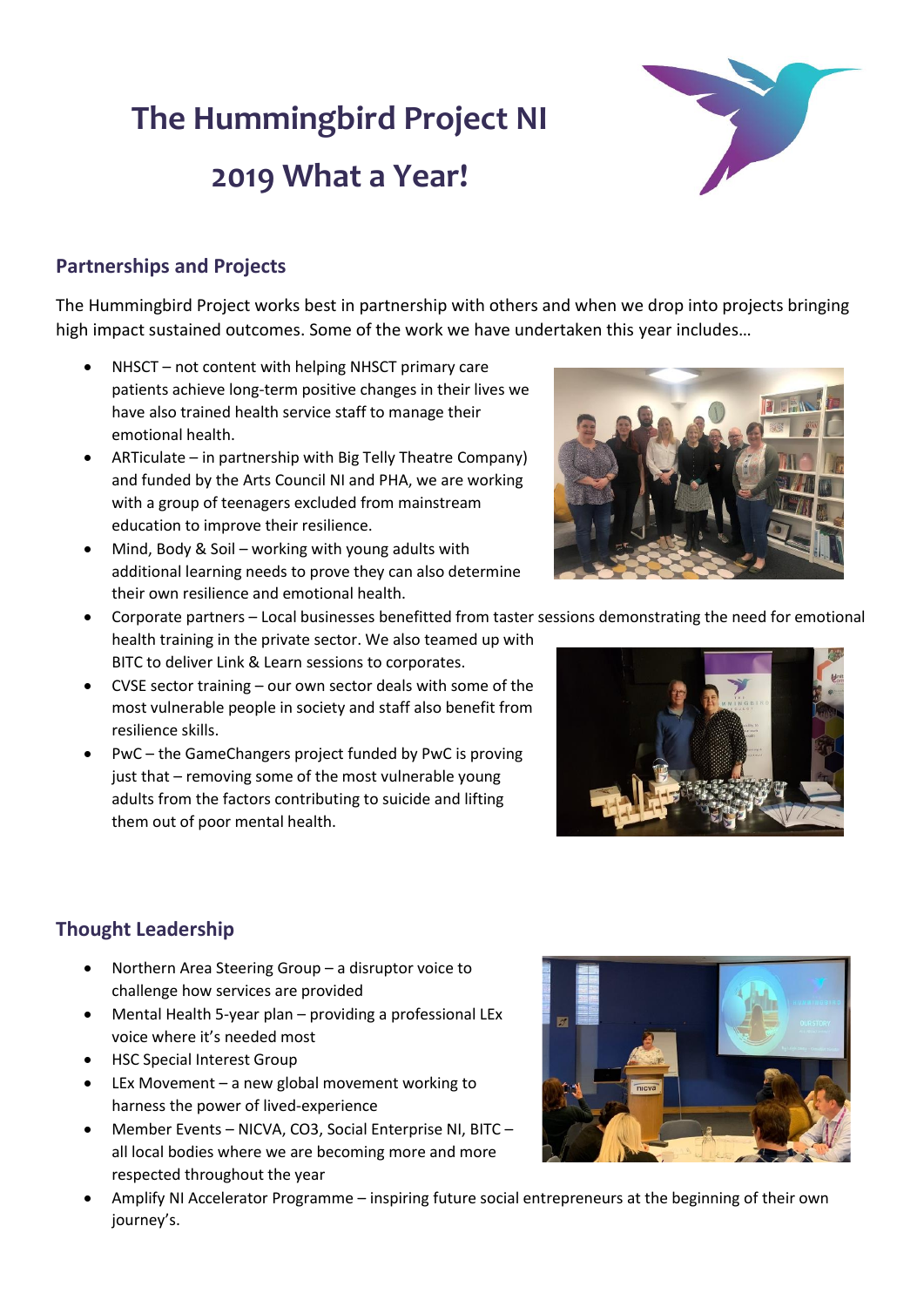- Profile Tree Media Interview an interview that has gone viral round the globe – retweeted on six continents and continuing to inspire change
- Social Investment Ireland Enterprise challenging our neighbours to think outside the box and add LEx and cocreation to their methods
- Social Investment Board Social Value Clause helping corporates to really think better about how they add social value to the tendering process

#### **Advisory Panel**

We decided to rethink our board structure this year to better match a social business model. We have taken the directorship in-house and appointed an amazing board of influencers and professionals to our advisory panel. Drawing on expertise across many sectors we are very grateful to them for their advice, support and all-round good humour…

<https://thehummingbirdproject.org.uk/about-us/our-advisory-board/>

#### **Conferences and Events**

- LEx Movement contributing on the conference scene of this important movement
- WISE 100 our CEO is one of only 3 WISE women in NI
- BITC Health and Wellbeing Conference reaching out to share powerful stories of recovery, resilience and lived-experience to managers in the business sector
- CO3 taking our place among the social leaders of today
- Supporting Communities supporting a sector that influences the emotional health of society
- ASC Conference
- Ulster Bank Accelerator Alumni Event passing on the learning and motivation to the next generation
- NICVA Transforming through Openness & Candour adding our voice to an important process in health provision in NI
- Amplify Accelerator Alumni Event sharing our journey to inspire other changemakers

#### **Awards & Recognition**

- Nat West SE Top 100 one of a small cohort of NI Social Enterprises listed in the UK top 100 SE businesses
- Nat West WISE 100 we are included in the NAT West top 100 Women in Social Enterprise in the UK
- Great British Entrepreneur Awards Shortlist Entrepreneur for Good
- Social Enterprise NI Leader of the Year Award Winner 2019